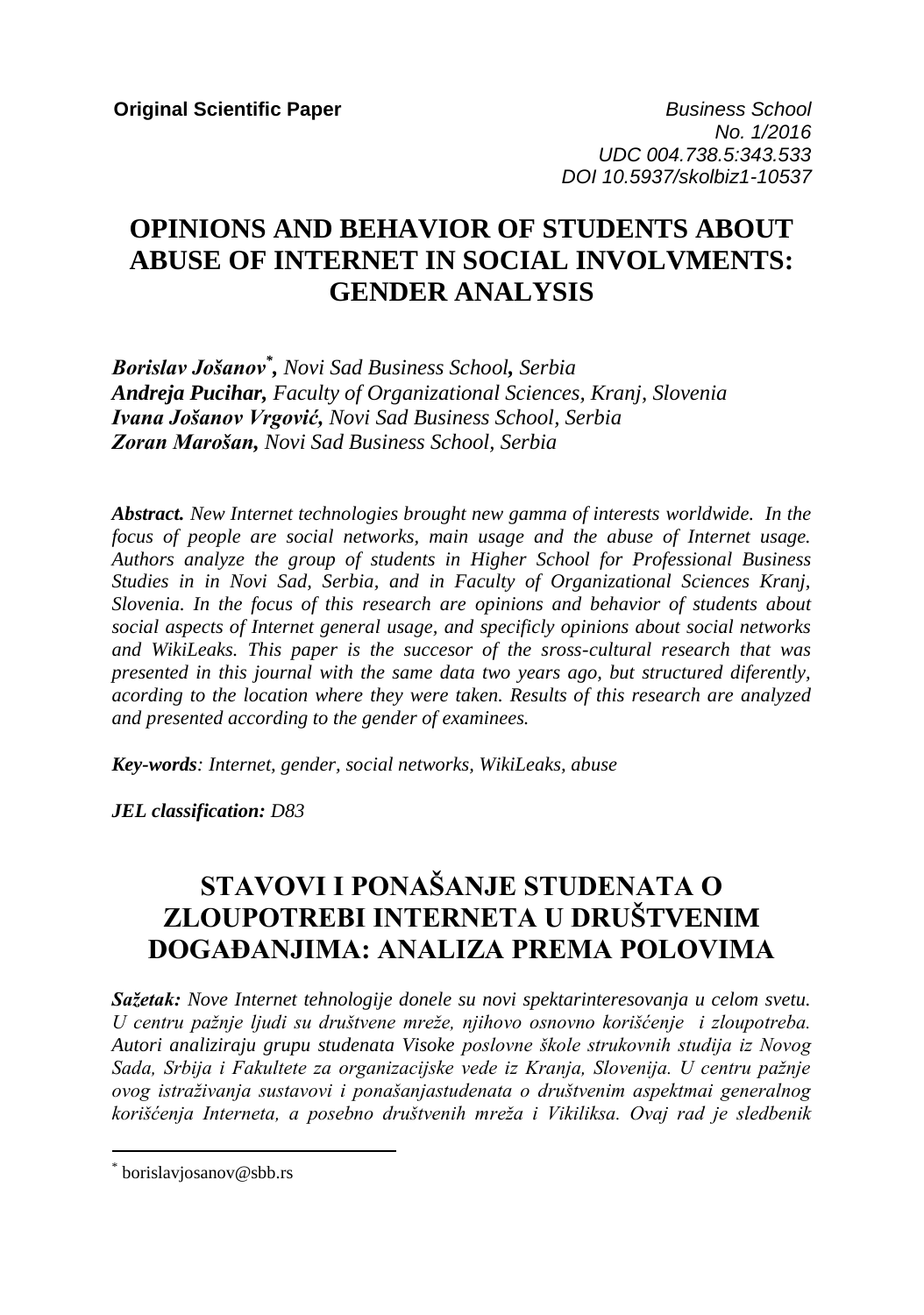*kros-kulturalnog istraživanja predstavljenog u ovom časopisu pre dve godine, ali strukturiranog drukčije, prema lokaciji gde su preuzeti. Rezultati ovog istraživanja su analizirani i prezentovani prema polu ispitanika.* 

*Ključne reči: Internet, pol, društvene mreže, Vikiliks, zloupotreba*

## **1. INTRODUCTION**

Technically, the Internet can be described as a global system of interconnected computer networks, where the web is the most important service, developed as a complex product of modern technologies. Different information media newspaper, book and other print publishing found their place in the web environment.

Because of the worldwide presence and easy ways of communication, the Internet brings far away people much closer. Global usage of Internet services in the last years is leading world to enter the geo-information age (Gardels, 2011).

In the focus of the research described in this paper made the research are different attitudes of students mainly about social networks and WikiLeaks, with participants in two countries: Serbia and Slovenia. The conducted research has two independent variables: the country where the student lives and his/her gender. The results with the first variable was already presented in (Jošanov et al., 2014), while in this paper are the results according the gender of examinees.

# **2. SOCIAL NETWORKING AND WIKILEAKS**

Network with nodes (people) and ties (relationships between them) is used for virtual communication. This kind of structures we call social networks (SN) and they are redefining the way people communicate. That new kind of communication, brought by SN, has moved from niche phenomenon to mass adoption. Since their introduction, social networks have attracted millions of users, where many of them have integrated this type of sites into their daily practices. Boyd and Ellison (2008) define social networks as "web-based services that allow individuals to construct a public or semi-public profile within a bounded system, articulate a list of other users with whom they share connection, and view and traverse their list of connections made by others within the system". It refers to the relationships that exist between networks of people. The SNS concept is to map relations between people and to look for information which will help to understand how those relations work, information flows and organizations collaborate (Cross, & Parker, 2004).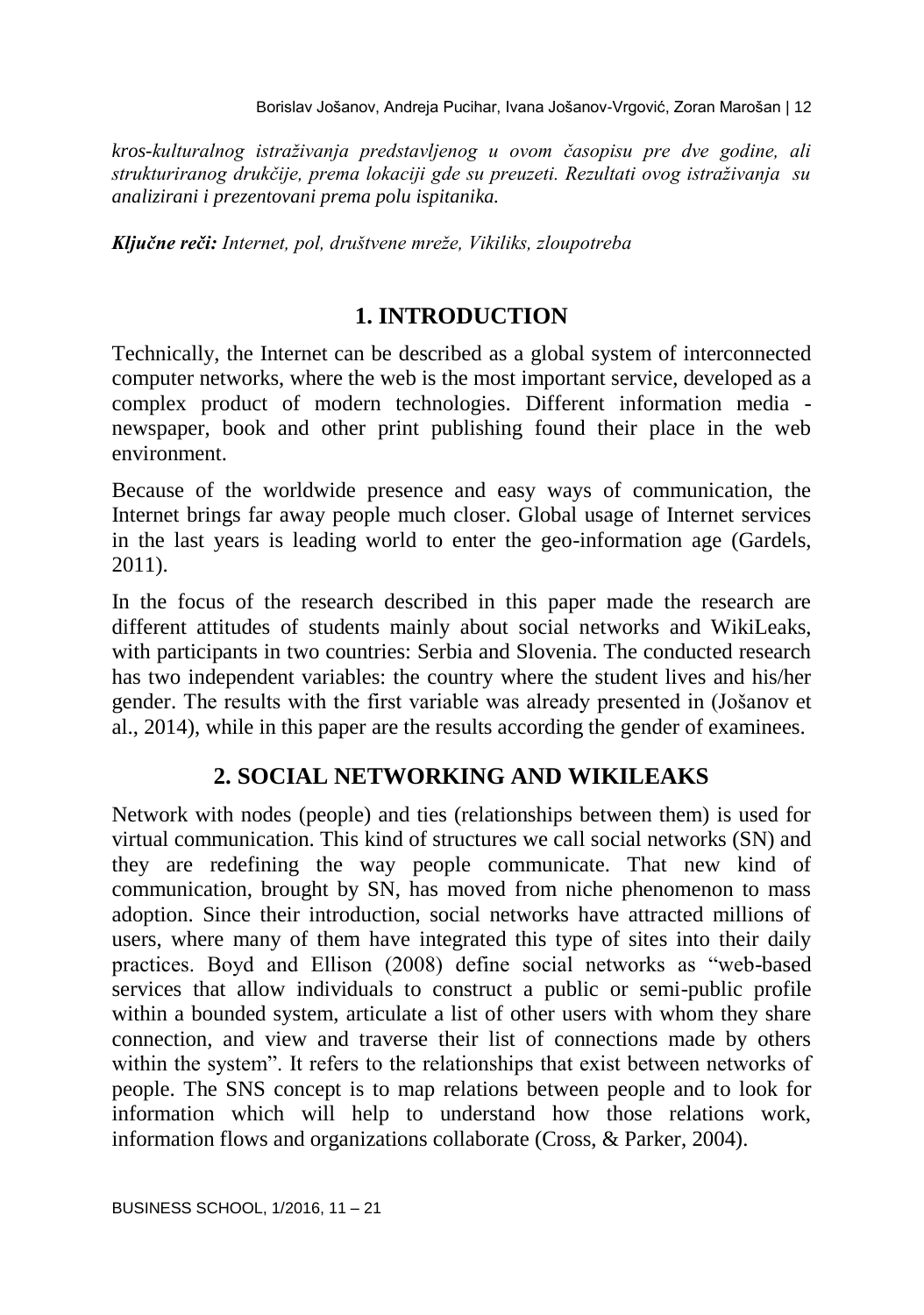SN sites allow people to make their presentations and create connections with others, while Facebook is especially good in the bridging between people (Ellison et al., 2007). That fact pushed Facebook to the world leader in this kind of linking and communication among the people worldwide, especially among the younger generations.

According to Haferkamp and Kramer (2011), "the process that happens when an individual is confronted with numerous other SNS profiles is social comparison, as the result of information diversity that is provided by these profiles, offering a perfect basis for engaging in comparisons with others".

There are different ways in SNS systems to let their users create profiles and connections with others, who are usually called "friends" (Lampe et al., 2006). Facebook has the presence of celebrities and public figures, and the ability to be "friend" with them becomes very popular (Kujath, 2011).

Using those tools, people were linking people in closed groups to communicate among the group members during the people uprisings in Arabic countries. This new kind of SNS usage creates new political dimension and new opinions about the core idea of SNS usage.

The main goal of WikiLeaks is to bring and publish important news and information with new stories, helping people find evidence of the truth. For that purpose, they formed anonymous, strong and secure and channels to get important information. Also, they are taking information about their sources in secret and they are not censoring those materials.

Published documents from WikiLeaks information insurgency in the last period have included 76,000 secret Afghanistan war documents, 392,000 files from the Iraqi war and more than 250,000 United States embassy cables. The case about the leaks from Vietnam War brought the principle about legality to leak secrets, but not to publish leaks and WikiLeaks founder Julian Assange is marked as a high-tech terrorist, while senator Joe Lieberman advocates that U.S. newspapers could still be punished for publishing WikiLeaks' leaks and that USA has to change her espionage laws to convict Julian Assange.

# **3. FRAMEWORK OF THE RESEARCH**

This research uses the information taken from the group of students in Kranj, Slovenia and Novi Sad, Serbia. The same information is used in other research, presented in (Jošanov et al., 2014).

BUSINESS SCHOOL, 1/2016, 11 – 21 As the research main instruments, questionnaire with 10 questions was created, using also two independent variables: the country where the student lives and her/his gender. This instrument is created with the closed groups of 5 answers for each question. The complete research instrument is included in 10 tables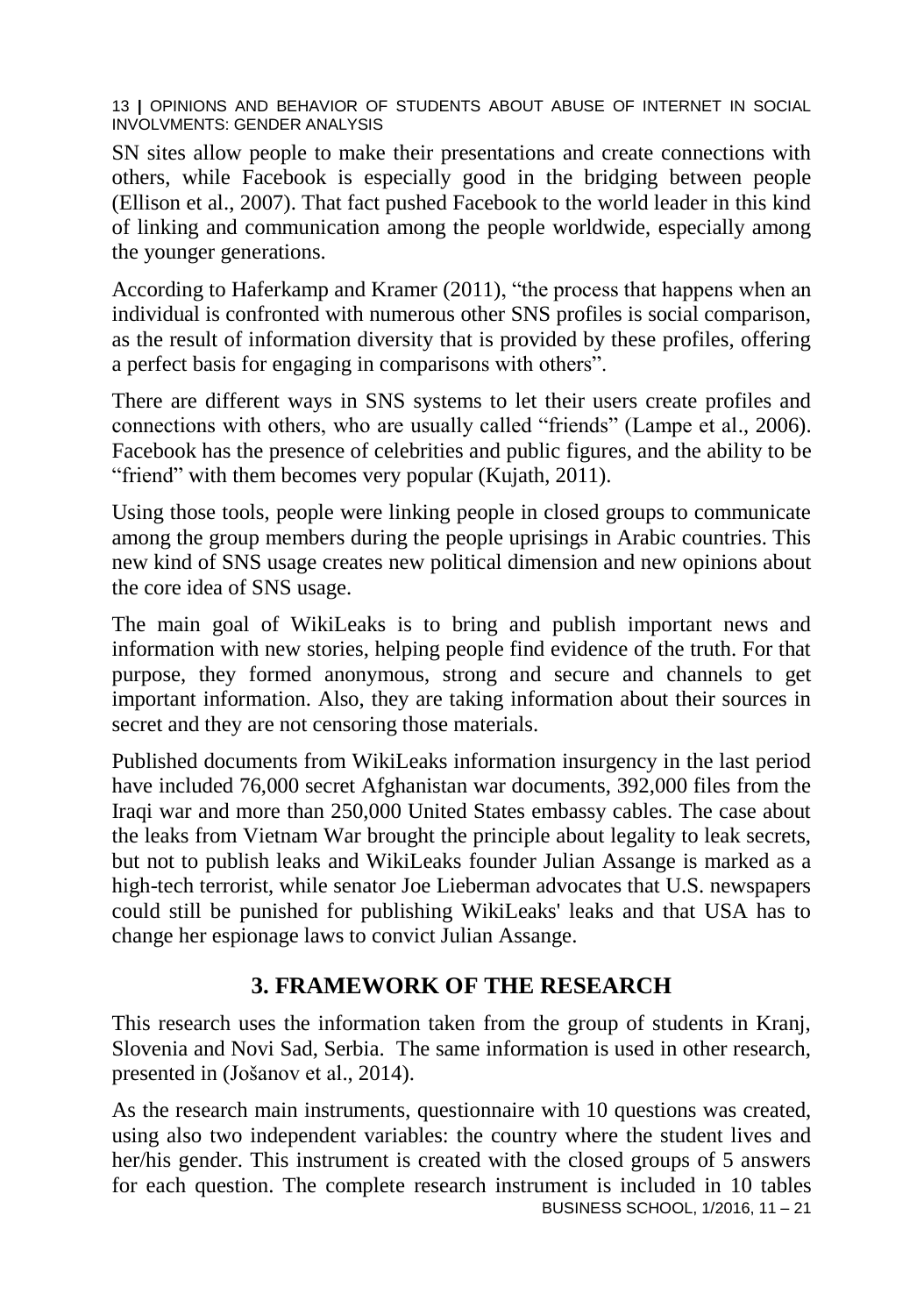presented in this paper. The results of this research structured according to the first independent variable are presented in (Jošanov et al., 2014), while this research analyzes correlations of the answers with the second independent variable.

The idea of this research is to take information about opinions regarding social networks, responsibility for information on the Internet and the WikiLeaks role about presenting secret information worldwide. The answers to the questions are structured to examine these topics according to the gender of examinees, as an obvious category which could have some implications on student's opinions.

After the investigation campaign, authors collected 140 completely fulfilled questionnaires. In the complete sample, we have found 61 answers of female and 79 of male population among these two groups of students.

Processing of those questions was taken with Microsoft Excel and presented in 10 tables, containing five levels of answers, according to the gender of participants. The authors also calculated Pearson product-moment correlations (PPMCC) between two groups of results.

# **4. RESEARCH RESULTS**

Looking at the results about SN usage, we found that male students are more reluctant for total openness (more than six times), while they are also using SN in significantly higher percentage (Table 1).

Table 1

*SN usage*

| Using of SN                                | Male % | Female % |
|--------------------------------------------|--------|----------|
| Non-users                                  | 4.9    | 10.1     |
| Just looking, don't communicate            | 9.8    | 5.1      |
| Communication only with well-known persons | 68.9   | 55.7     |
| Taking part in interesting groups          | 13.1   | 7.6      |
| Ready for communication with everyone      | 3.3    | 21.5     |

*Note*. Compiled by author.

When we analyzed results of SN usage in revolutionary movements, we have found that both female and male students prefer the attitude that it is important who is using SN, while significantly more liberal attitudes or without opinion are among female students (Table 2).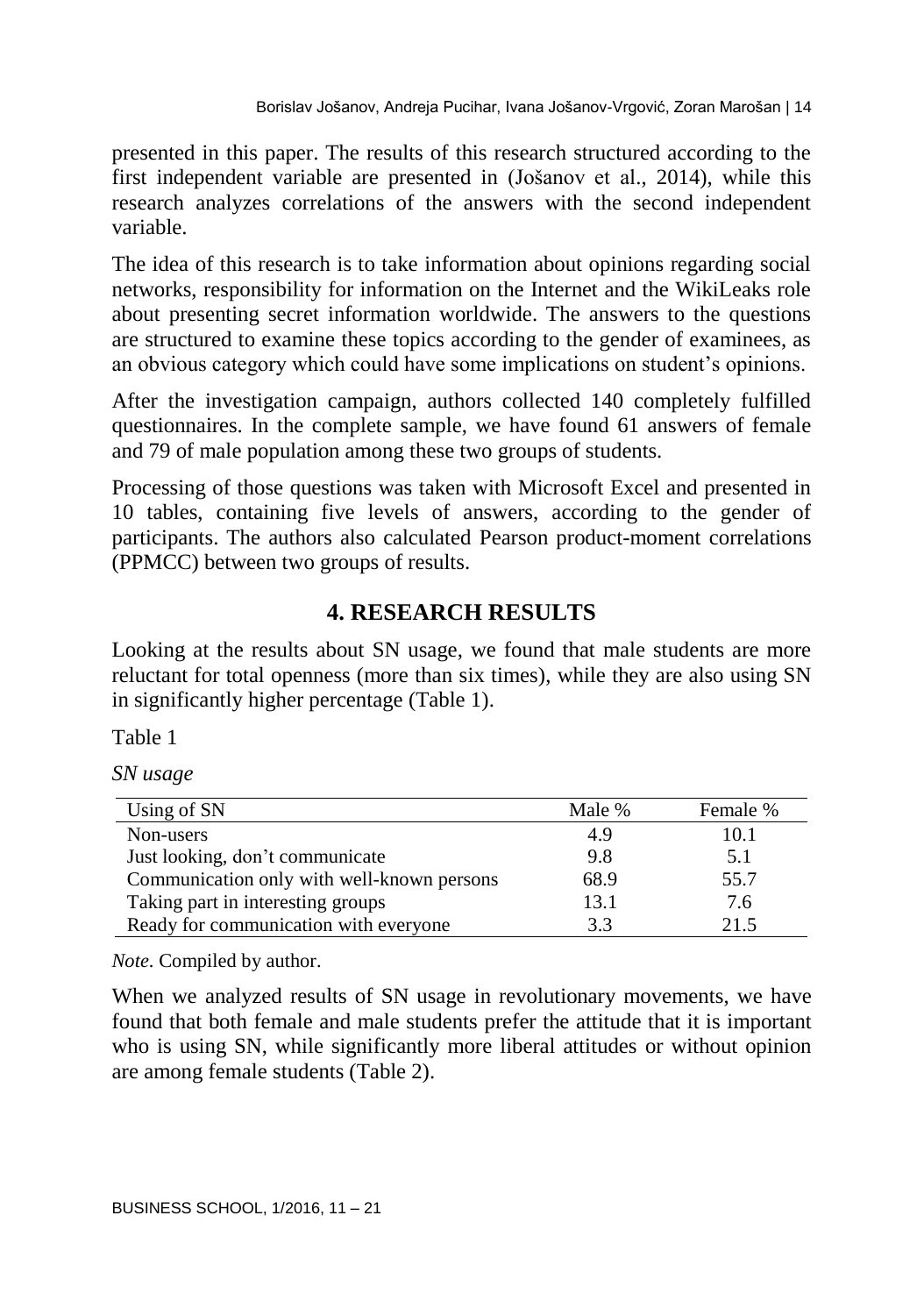Table 2

*Revolutionary movements and SN usage*

| Using SN in the revolutionary movements | Male % | Female % |
|-----------------------------------------|--------|----------|
| It is pure abuse                        | 8.2    | 12.7     |
| It depends on who uses them             | 32.8   | 31.5     |
| Without opinion about this              | 34.4   | 22.8     |
| It is normal use                        | 16.4   | 16.5     |
| It is very helpful                      | 8.2    | 16.5     |

*Note*. Compiled by author.

Both genders have dominant opinion that Web contents must have personal responsibility of the authors (Table 3), much more among male students. The next rated answer among female students is that the criteria has to be taken from the low system, while male students prefer censorship and authorization of information.

Table 3

*Web contents management*

| The authors of web information                   | Male % | Female % |
|--------------------------------------------------|--------|----------|
| Are responsible for those information            | 73.7   | 46.8     |
| The subject of censorship                        | 8.2    | 7.6      |
| Need some authorization                          | 6.6    | 3.8      |
| Have responsibility only when they break the law | 4.9    | 25.3     |
| Are completely free for publishing               | 6.6    | 16.5     |

*Note*. Compiled by author.

The idea that Internet contents have to remain absolutely open for use is dominant among female population. Almost the same relation of answers we have found for the idea that contents on web contents should be presented without any control procedure. Male students prefer attitude that origin of information is obligatory on each site (Table 4).

Table 4

#### *Censorship of contents*

| Web contents                                      | Male % | Female % |
|---------------------------------------------------|--------|----------|
| Need formal approve                               | 13.1   | 7.6      |
| Origin of information is obligatory on each site  | 36.1   | 26.6     |
| Without opinion about web contents                | 3.3    | 3.8      |
| Should be presented without any control procedure | 18     | 24       |
| Web contents have to remain absolutely open       | 29.5   | 38       |

*Note*. Compiled by author.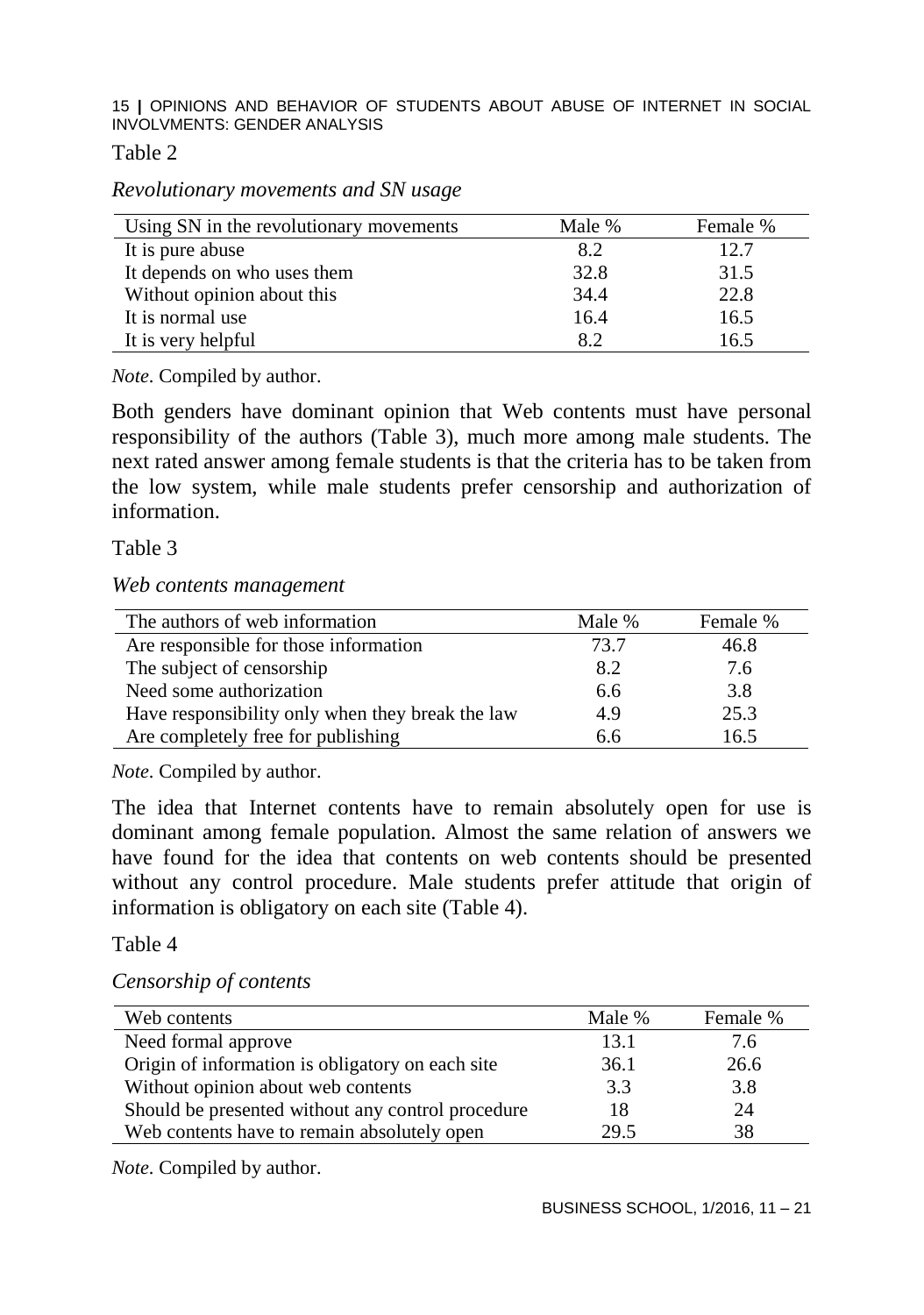Internet traffic control is the question strongly differentiated genders (Table 5). We have found that two first positions are the dominant answers in all categories of results (traffic must be controlled or, at least, checked in special cases). Almost a half of male examinees think that traffic need strong control (45.9%) while female students put obligatory control only in special cases at first place. Male students have very low percentage level with opinions that there is not need for control or that traffic has to be anarchic: only 6.6%, while situations among female students is significantly different: 24% of them suggest one of these 2 answers.

Table 5

*Traffic control*

| Internet traffic                            | Male % | Female % |
|---------------------------------------------|--------|----------|
| Need strong control                         | 45.9   | 25.3     |
| Control is obligatory only in special cases | 41     | 44.3     |
| Without opinion about this                  | 6.5    | 6.4      |
| Without control                             | 3.3    | 13.9     |
| Has to stay completely anarchic             | 3.3    | 10.1     |

*Note*. Compiled by author.

Internet abuse has very similar results (Table 6). Thus, highest ranks of answers among male students have the opinion that it needs vigorous prosecution, while among female population dominant selection is that it needs sanctions only in the case of intended robbery. Those are the most popular answers in both groups. After that, authors found similar percentages in both groups for the opinion that main reason for abuse is the consequence low level of victims' protection.

Table 6

|  |  | Abuse on Internet abuse |  |
|--|--|-------------------------|--|
|--|--|-------------------------|--|

| Abuse on Internet                                     | Male % | Female % |
|-------------------------------------------------------|--------|----------|
| Need vigorous prosecution                             | 45.9   | 26.6     |
| need sanctions in the case of robbery                 | 27.9   | 53.2     |
| Without opinion about this                            | 8.2    | 2.5      |
| It is caused by of the poor victims' protection       | 14.7   | 16.5     |
| Doesn't need prosecution in this anarchic environment | 3.3    | 12       |

*Note*. Compiled by author.

WikiLeaks and it's leader Julian Assange are the subject of last four questions. Female students has much better information about WikiLeaks. The only group with an option with zero answers in whole research was taken among male students, where none of them is very interested in that (Table 7).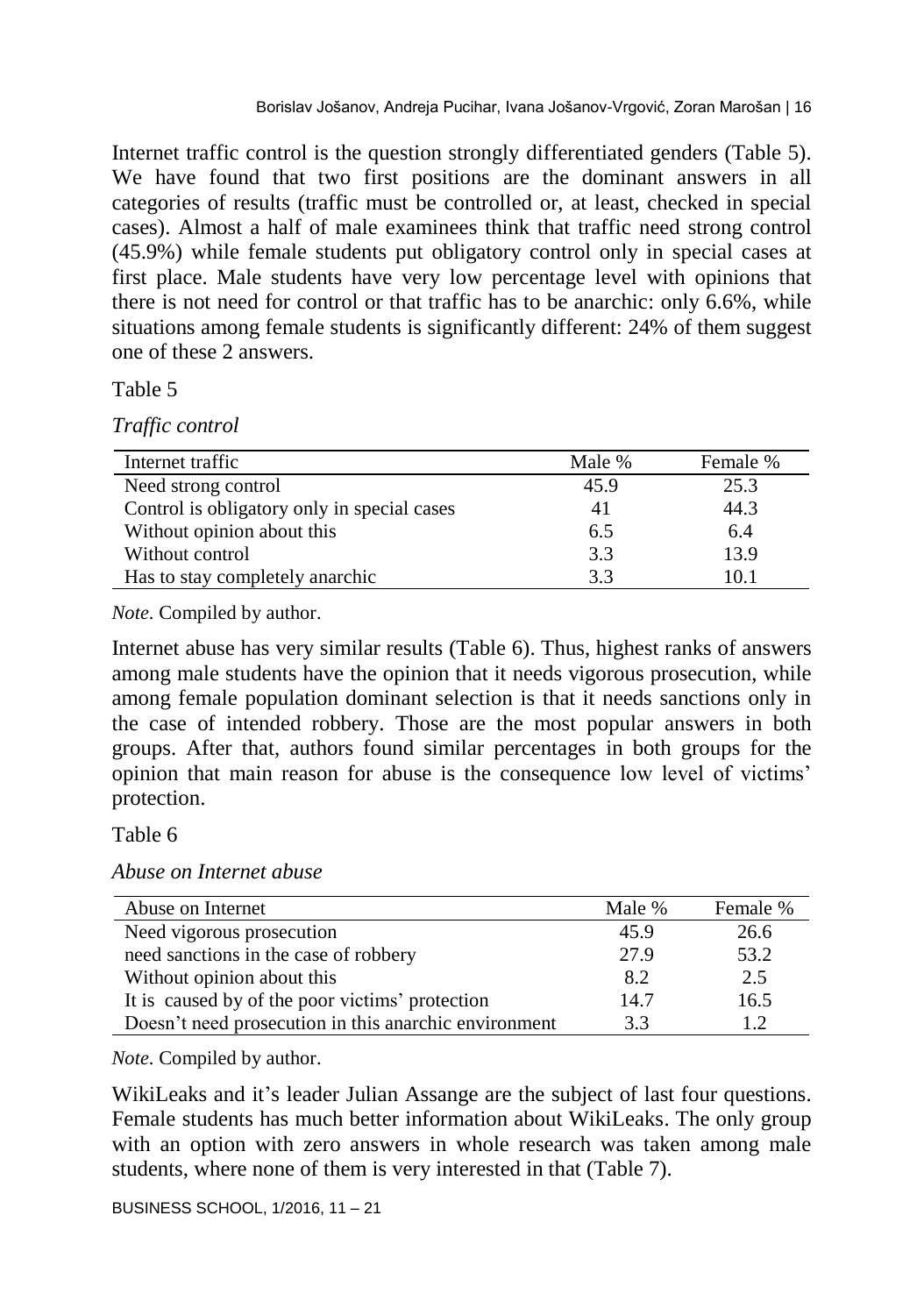Table 7

*Information about WikiLeaks*

| I know about WikiLeaks        | Male % | Female % |
|-------------------------------|--------|----------|
| Almost anything               | 34.4   | 8.9      |
| Just a little bit             | 36.1   | 27.8     |
| Moderately                    | 21.3   | 44.3     |
| A lot                         | 8.2    | 13.9     |
| A lot, very interesting theme |        |          |

*Note*. Compiled by author.

The very high rank among female students is found for the option that WikiLeaks acts as moderately useful service. Male students dominantly think that acting of WikiLeaks is neither harmful nor beneficial (Table 8). High ranks among female students have been found for the opinion that WikiLeaks actions are very useful, while this option is half time less popular among male students.

#### Table 8

*WikiLeaks as useful service*

| Are WikiLeaks actions          | Male % | Female % |
|--------------------------------|--------|----------|
| Very harmful                   | 13.1   | 1.2      |
| Moderately harmful             | 3.3    | 7.6      |
| Neither harmful nor beneficial | 47.6   | 15.2     |
| Moderately useful              | 26.2   | 49.4     |
| Very useful                    | 9.8    | 26.6     |

*Note*. Compiled by author.

If we look all the answers in this investigation, the most of students choose the option that WikiLeaks doesn't have to prohibit or help (Table 9). Next rank among female students has been found for the option that they would like to sponsor and supply with information, while male students prefer the option to sponsor WikiLeaks, but not to supply it with information. Almost seven times more male students think that WikiLeaks has to be forbidden

Table 9

| WikiLeaks work |  |
|----------------|--|
|----------------|--|

| I thing that WikiLeaks needs to     | Male % | Female % |
|-------------------------------------|--------|----------|
| Forbid to work                      | 8.2    | 1.2      |
| Sanction by court                   | 3.3    | 2.5      |
| Neither prohibit nor help           | 68.8   | 67.1     |
| Sponsor                             | 13.1   | 12.7     |
| Sponsor and supply with information | 6.6    | 16.5     |

*Note*. Compiled by author.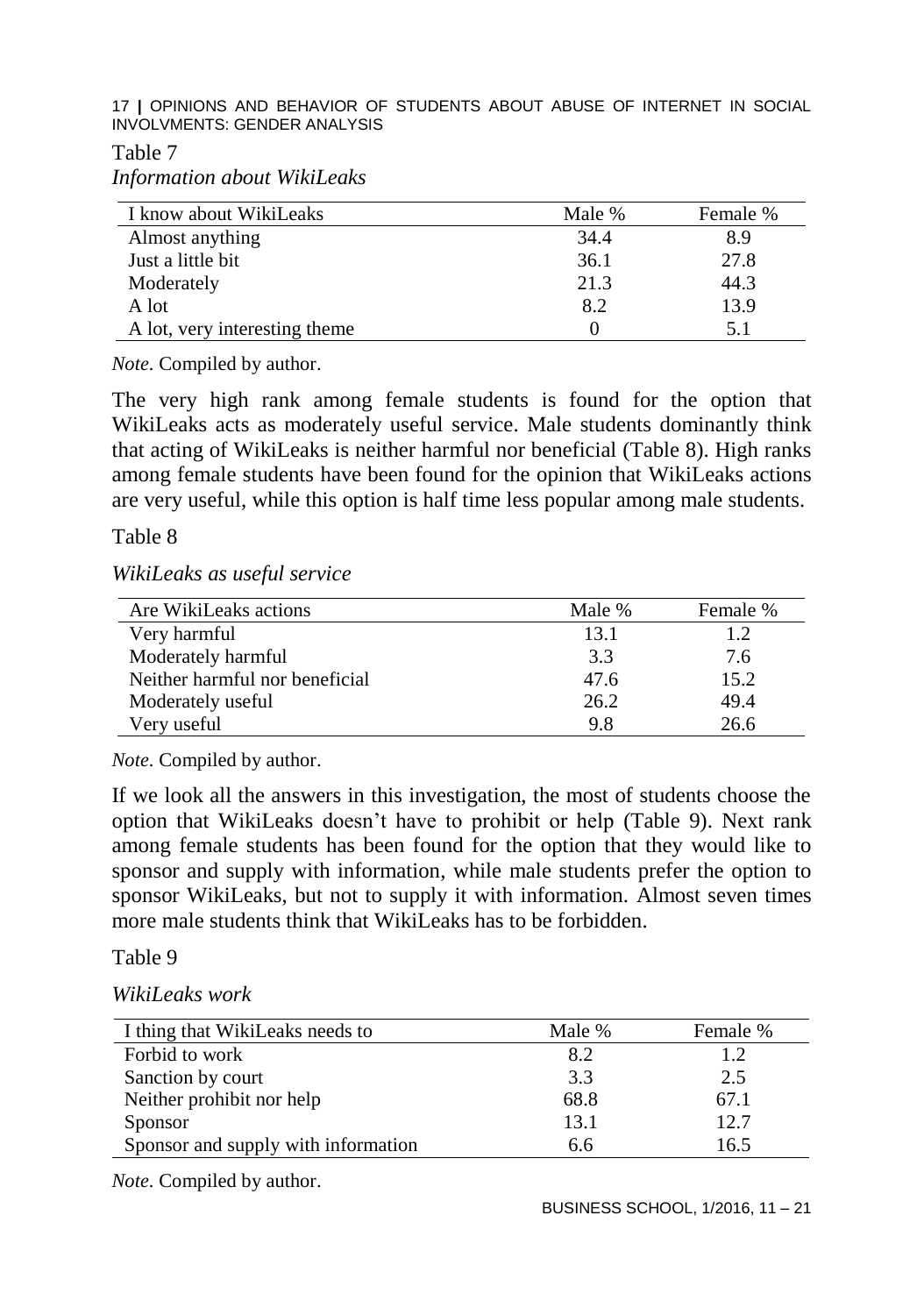Last question took the opinions about Julian Assange. Dominant opinion is that he is more positive than negative, much more among female students (Table 10), where more than a half of examinees have positive opinion. Very high rank in both groups has the opinion he is not relevant person, dominantly among male students. Among male students authors also found more than three times higher ranks that Assange is dominantly harmful. Very similar relation authors found for the option that Assange is more negative than positive.

Table 10

*Julian Assange as a person*

| I see Julian Assange as         | Male % | Female % |
|---------------------------------|--------|----------|
| Dominantly harmful              | 13.1   | 3.8      |
| More negative than positive     | 11.5   | 5.1      |
| Not relevant person             | 34.4   | 32.9     |
| Useful person in this time      | 31.2   | 41.7     |
| <b>Future Nobel Peace Prize</b> | 9.8    | 16.5     |

*Note*. Compiled by author.

We have found high level of Pearson product-moment correlation coefficient between those 2 groups of analyzed results: it is PPMCC=0.75.

# **5. TYPICAL PROFILES**

When the authors used mode for prototyping typical opinions taken from those answers, they have found typical profiles.

This imaginary female person:

- takes communication only with well-known persons,
- thinks that SN usage in the revolutionary movements depends on who uses them,
- her opinion is that authors are responsible for those information,
- web contents have to remain absolutely open,
- traffic control is obligatory only in special cases,
- abuse on Internet need sanctions in the case of robbery,
- she has moderate information about WikiLeaks,
- WikiLeaks is moderately useful,
- thinks that WikiLeaks doesn't have to neither prohibit nor help, and
- Julian Assange is useful person in this time.

Typical male student differs from this typical female student in next facts:

- he is without opinion about SN usage in the revolutionary movements,
- origin of information is obligatory on each site,
- traffic on Internet needs strong control,

BUSINESS SCHOOL, 1/2016, 11 – 21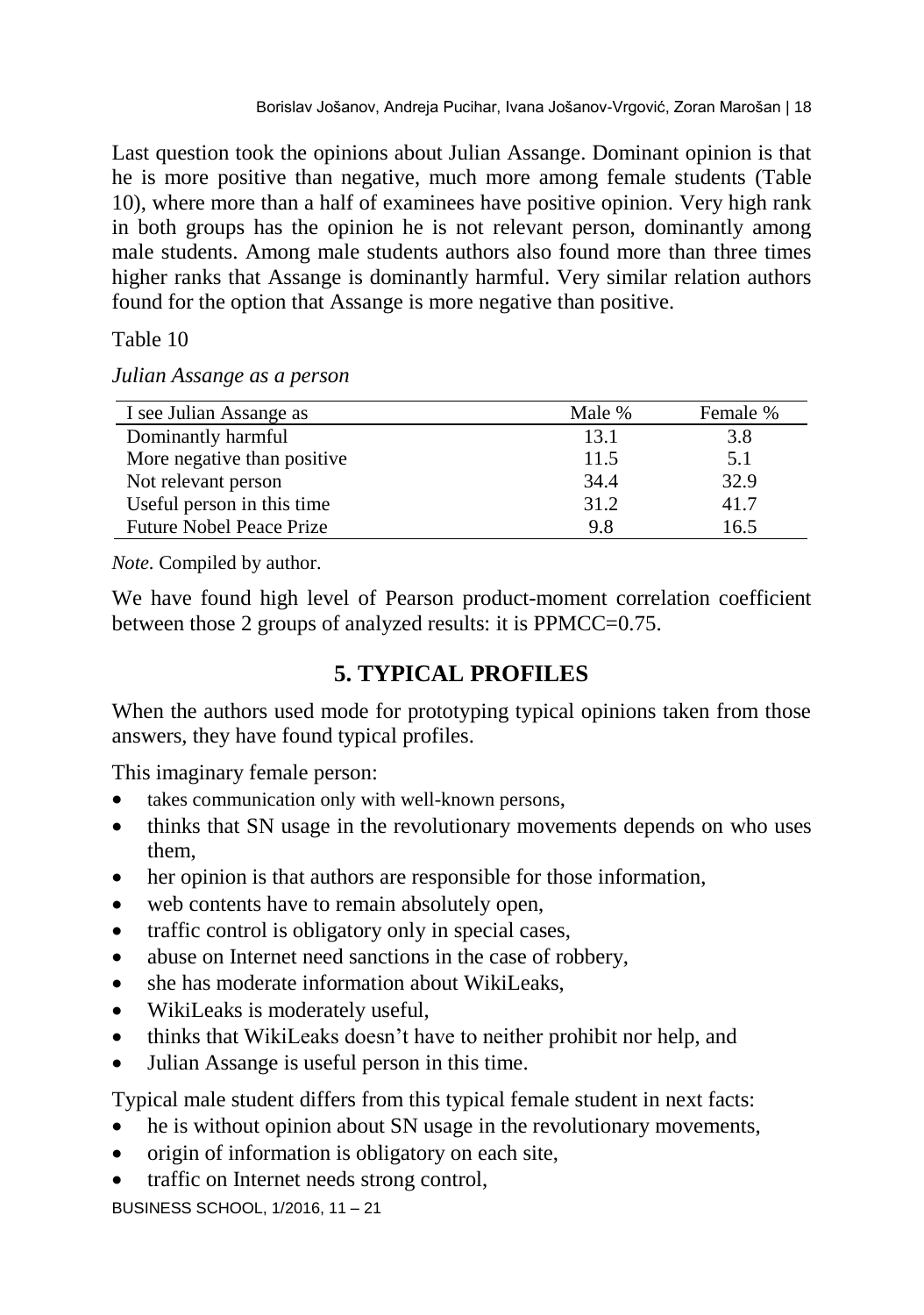- Internet abuse should be vigorously prosecuted,
- He has a little information about WikiLeaks,
- acting Wikileaks he consider neither harmful nor beneficial, and
- Julian Assange is irrelevant person.

Authors also analyzed 4 groups of answers: female Slovenian and Serbian students and male Serbian and Slovenian students. When we formed typical profiles with the highest numbers of answers, we have found following differences:

 The only difference between Slovenian female and male typical answers is that largest group of Slovenian female student thinks that Internet abuse should be vigorously prosecuted, while typical Slovenian male student thinks that it should be sanctioned in the case that person intended to make robbery.

 On the other hand, we have found more differences between Serbian female and male typical answers. Among female students the most frequently answers are that traffic on the Internet must be controlled, Internet abuse should be vigorously prosecuted, and WikiLeaks actions are neither harmful nor beneficial, while male students in Serbia dominantly think that traffic on Internet should be checked only in special cases, Internet abuse should be sanctioned in the case that person intended to make robbery, and WikiLeaks actions are moderately useful.

 Differences between typical answers between male students in Serbia and Slovenia are also found in 4 questions. Male students in Serbia don't have opinion about using social networks in the revolutionary movements, they think that available contents on the web should remain entirely free, they know a little about WikiLeaks, and in their opinion Julian Assange is irrelevant., while male students in Slovenia think that it depends who is using social networks in the revolutionary movements, at available contents on the web must show the origin of information, they know moderately about WikiLeaks, and in their opinion Julian Assange is that he ) very useful for the modern world.

 Finally, differences between typical answers between female students in Serbia and Slovenia are found in 5 questions, where we have the same differences that are present among male students in these 2 countries. The remaining different answers are found about WikiLeaks actions. Female students in Slovenia that they are moderately useful, while in Serbia we have found opinion among female students that these actions are neither harmful nor beneficial.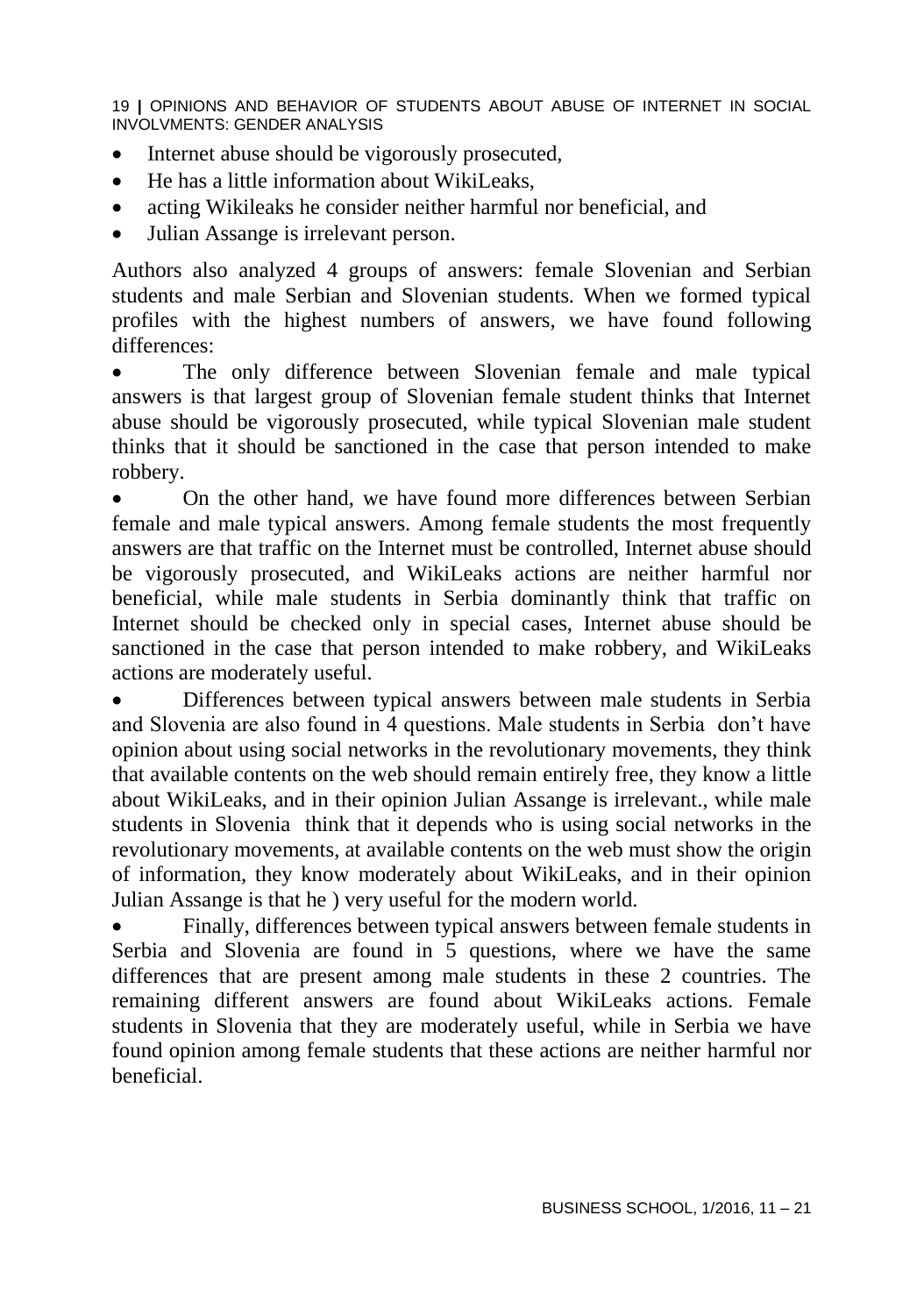## **6. CONCLUSIONS**

The main fact found in this research that the opinions depend on the gender of examinees.

When we speak about the role of gender in these results, we would like to put just a few facts about the differences that we found. First, we have found that male students use Facebook little more than male students, but female students are much more open for that kind of communication, what is in line with the results of Lenhart and Madden (2007).

This leads us to the actual problem in the world about usage of Facebook: the abuse of female users. Social networks are suitable places for women to be victims of cyber crime (Tsedu, 2012). The results of this research show that female users are easy target for that, because even 21.5% of them (6.5 times more than male students) are very open to communicate with everyone. We also found that there are 19.1% of female students in Slovenia and 25% in Serbia with this risky attitude. The reasons for this difference we could find the different social, cultural, educational and historical states in these countries.

Female examinees are more about to think that SN usage in revolutionary movements in extreme categories, while male students are dominantly without opinion about that, or they are ready to mitigate their attitudes.

We also found that male students have much more interest for personal responsibility for Internet contents, the presentation of content origin, and strong prosecutions, while female students prefer the idea to be free to publish their contents, without publishing procedures, and sanctions only in the cases of robbery. These facts are in line with the results of some appropriate gender researches (Mesch, 2005; Bonetti, Campbell, & Gilmore, 2010).

Male students know less about WikiLeaks and they have worse opinion about its role, future and about Julian Assange, what is in line with the male's commitment to the procedures, low and order on one side, while we have more open ideas on the female's side.

# **REFERENCES**

- Bonetti, M., Campbell, M.A., & Gilmore, L.A. (2010). The Relationship of Loneliness and Social Anxiety with Children's and Adolescents' Online Communication. *CyberPsychology, Behavior, and Social Networking,* 13(3), 279-285.
- Boyd, D.M., & Ellison, N.B. (2008). Social Network Sites: Definition, History, and Scholarship. *Journal of Computer-Mediated Communication,* 13(1), 210-230.

BUSINESS SCHOOL, 1/2016, 11 – 21